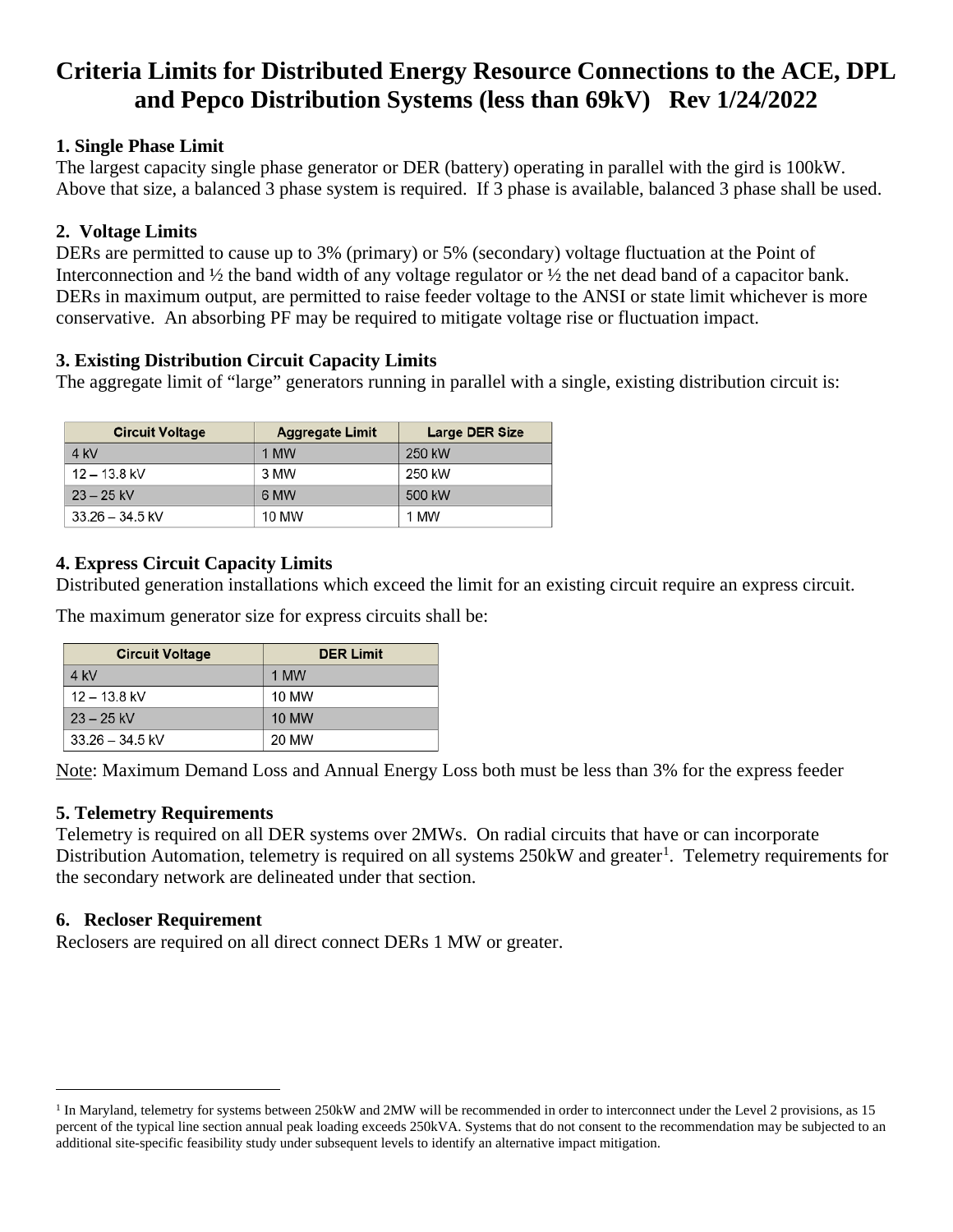## **7. Distribution Power Transformer Limit**

The aggregate of "large" DER will be limited to 50% of the substation transformer normal rating. In the case of transformers paralleled on the low side, the limit is 50% of the sum of the transformer normal ratings. This usually ensures that the LTC does not operate excessively. Note that small systems (less than the large system size for the circuits' voltage class), may continue to be interconnected when these distribution transformer limits are reached.

The absolute net reverse power limit is 40% of the transformer normal rating. This ensures that locations with transfer capability can operate safely where one transformer load automatically transfers to the remaining transformer upon outage of one transformer

## **8. Express Circuit Length Limit**

The maximum circuit length is limited to 5 miles for 12/13 kV, 7 miles for 25 kV, and 10 miles for 34 kV.

Note: For ACE and Pepco, no 34 kV Express Circuits will be built as that voltage level is being retired. 4 kV Express Circuits will not be built in any PHI jurisdiction.

If there is no more injection capacity or space for an additional transformer at the closest substation, the next closest substation will be considered.

### **9. When a New Substation is Required**

If a distribution express circuit can't be built from an existing substation for a project, it will be necessary to construct a new distribution substation with a standard ring bus design. It will be supplied by extending existing transmission lines. In NJ, it is the developer's responsibility to verify eligibility of this configuration for solar renewable energy certificates with New Jersey's Clean Energy Program if desired.

All limits, given above in MWs, are subject to more detailed study to ensure feasibility.

### **10. Secondary and Spot Networks**

DER systems less than or equal to 50 kW can be approved if the DER maximum generation is ≤5% of the area network peak load. Monitoring and control will not be required. PHI has the right to revise the maximum export level in case of changed conditions or future negative impacts.

DER systems larger than 50 kW will be required to provide local monitoring of net power (import or export) and control of generation through control relays, or a combination of inverter and dedicated controller. Net power limits will be set to prevent reverse power on any area network protector.<sup>[2](#page-1-0)</sup> In some cases a minimum net import (into the facility) may be required.

Telemetry will be required for systems larger than 150 kW to collect and provide PHI the monitored data. For systems larger than 50 kW and up to and including 150 kW, telemetry and related interoperability may be required where the system, during daytime hours, operates within 30% of the point where a network protector would inadvertently operate.

In Atlantic City Electric service territory aggregate PV generation connected to an area network shall not exceed 10% of minimum annual load or 500 kW, whichever is less. The minimum load is calculated based on minimum load occurring during an off-peak daylight period for PV or any off-peak minimum for other generation types. Depending on size, all PHI monitoring and telemetry requirements apply in Atlantic City.

<span id="page-1-0"></span><sup>&</sup>lt;sup>2</sup> The setting is determined based on a 20% safety buffer below the import that would cause network protector operation or cycling. This margin is 20% of the maximum excess generation, or 15 kW, whichever is larger.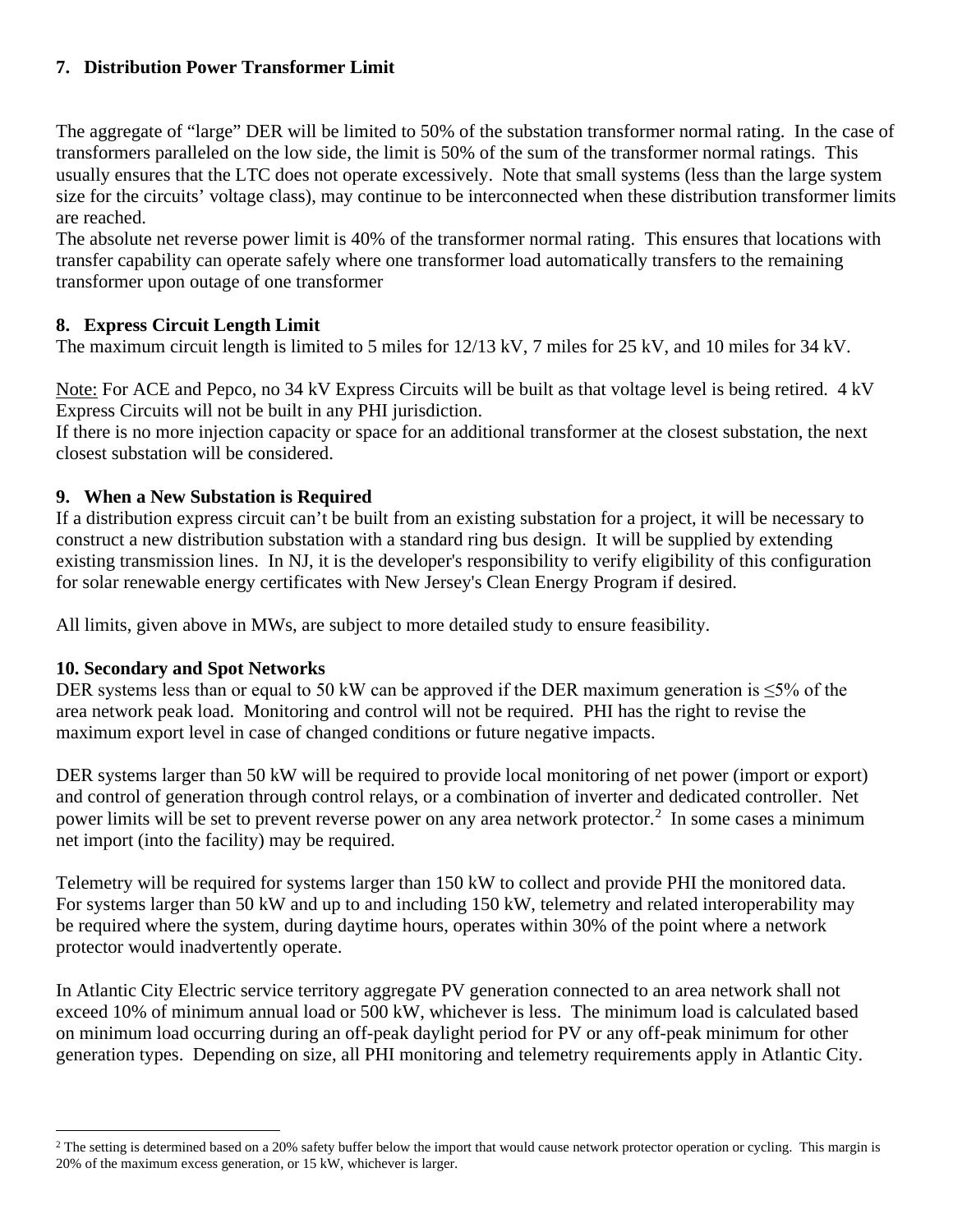**NOTE: To allow for more PV to be put on a secondary network, Pepco has come up with the following criteria that would accommodate larger systems that are greater than the minimum daytime load of a facility at certain times of the year:**

- For an LVAC Spot Network there must be a minimum import limit:
	- Minimum import Limit (M.I.L) is the minimum amount of power delivered to the customer from the utility.
	- The limit is (a) 20% of day-time min load, or (b) to be determined by planner in special cases.
- For an LVAC Grid Network there must be a maximum export limit:
	- The maximum export limit allows a customer on an LVAC grid network to export excess generation to the grid without causing reverse power to the network protectors at any time.

The limit is equal to 80% of the export (i.e. excess) generation of the customer's system (at the grid minimum load condition), before causing reverse power to any of the network transformers/protectors in the grid network. The PV system/facility being evaluated is evaluated with all other active and pending generation represented in the network.

## **11. Direct Transfer Trip**

For all DERs, 750kW and greater, DTT will be required. There are other scenarios where DERs smaller than 750kW will require DTT. Considerations for synchronous generators are different than inverter based. In the Pepco Region, Relay and Protection Engineering may wave this requirement.

## **Explanation of the Reviewed Impacts**

Voltage Fluctuation – This is a metric used to represent the DER's impact on distribution feeder voltage. It quantifies the difference in feeder voltage between when the system is running at full output and then after the generation has been suddenly lost. Larger systems and systems connected further from a substation tend to have a higher voltage fluctuation value. If this criterion can't be met with power factor mitigation, an impact study will be required to ensure that voltage can be maintained within applicable standards.

Steady State High Voltage – A simulation is performed which predicts how high the voltage will rise at a point in time when energy consumption is lowest on the feeder and the DER is injecting power. The system is simulated in a normal, steady state and abnormalities are not accounted for. In some cases, steady state high voltage can be mitigated by changing settings on voltage regulation equipment.

Reverse Power Flow – Some devices may require setting changes, a re-evaluation of their control scheme, or replacement. The lowest daytime (9am - 3pm) load going thru the lowest loaded phase of a voltage regulator or distribution power transformer must be 20% greater than the aggregate solar output downstream of the respective equipment or mitigation is required.

### **Explanation of Restricted Circuits**

Fully Restricted Circuits – any size – Given current technology, each distribution circuit will have a limit to the amount of distributed generation that can be accommodated. When the installed generation on a circuit has reached its maximum, (generally just before the point of voltage violations), no further applications can be accepted for DER's, regardless of size, unless the customer is willing to pay for the needed upgrades. Potential DER owners may request, at their expense, to pay for upgrades that would allow them to install their system. In many cases, the required upgrade costs may make an installation cost prohibitive.

Restricted Circuits – Circuits which have active and/or pending generation that has reached the aggregate amount of large generation that can be accommodated may be restricted to generators with AC ratings based on